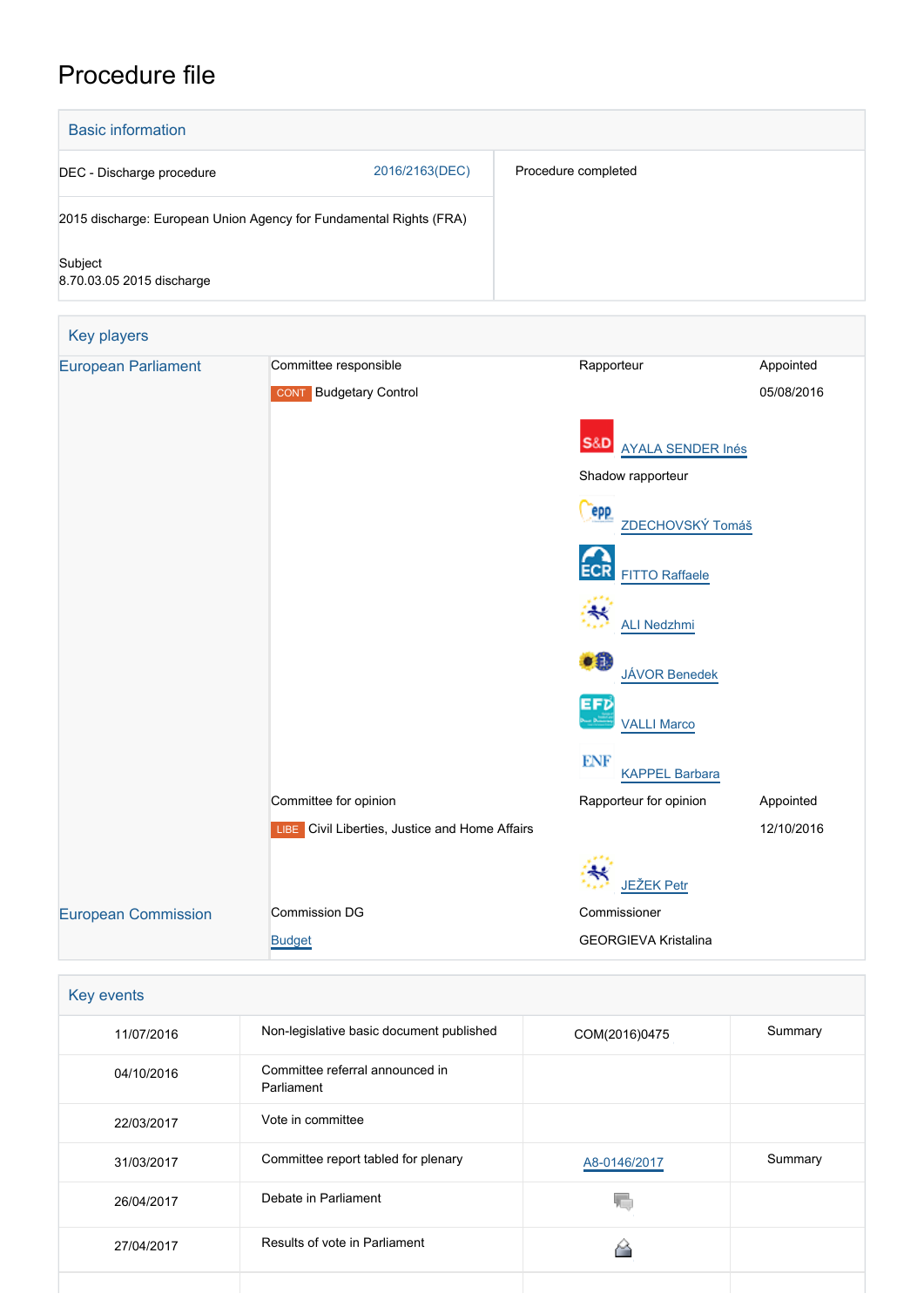| 27/04/2017 | Decision by Parliament                  | T8-0185/2017 | Summary |
|------------|-----------------------------------------|--------------|---------|
| 27/04/2017 | End of procedure in Parliament          |              |         |
| 29/09/2017 | Final act published in Official Journal |              |         |

| <b>Technical information</b> |                           |
|------------------------------|---------------------------|
| Procedure reference          | 2016/2163(DEC)            |
| Procedure type               | DEC - Discharge procedure |
| Stage reached in procedure   | Procedure completed       |
| Committee dossier            | CONT/8/07437              |

#### Documentation gateway

| Non-legislative basic document                         |      | COM(2016)0475                                | 11/07/2016 | EC.        | Summary |
|--------------------------------------------------------|------|----------------------------------------------|------------|------------|---------|
| Court of Auditors: opinion, report                     |      | N8-0137/2016<br>OJ C 449 01.12.2016, p. 0203 | 13/09/2016 | CofA       | Summary |
| Committee draft report                                 |      | PE593.885                                    | 06/02/2017 | EP         |         |
| Supplementary non-legislative basic<br>document        |      | 05873/2017                                   | 07/02/2017 | <b>CSL</b> | Summary |
| Committee opinion                                      | LIBE | PE595.382                                    | 15/02/2017 | EP         |         |
| Amendments tabled in committee                         |      | PE600.898                                    | 07/03/2017 | EP         |         |
| Committee report tabled for plenary, single<br>reading |      | A8-0146/2017                                 | 31/03/2017 | EP         | Summary |
| Text adopted by Parliament, single reading             |      | T8-0185/2017                                 | 27/04/2017 | EP         | Summary |

#### Final act

Budget 2017/1720 [OJ L 252 29.09.2017, p. 0319](https://eur-lex.europa.eu/legal-content/EN/TXT/?uri=OJ:L:2017:252:TOC) Summary

## 2015 discharge: European Union Agency for Fundamental Rights (FRA)

PURPOSE: presentation by the Commission of the consolidated annual accounts of the European Union for the financial year 2015, as part of the 2015 discharge procedure.

Analysis of the accounts of the European Fundamental Rights Agency (FRA).

CONTENT: the organisational governance of the EU consists of institutions, agencies and other EU bodies whose expenditure is included in the general budget of the Union.

The EU's operational expenditure of these institutions takes different forms, depending on how the money is paid out and managed.

From 2014 onwards, the Commission classifies its expenditure as follows:

- Direct management: the budget is implemented directly by the Commission services.
- Indirect management: the Commission confers tasks of implementation of the budget to bodies of EU law or national law, such as the  $\bullet$ EU agencies.
- Shared management: under this method of budget implementation tasks are delegated to Member States. About 80 % of the expenditure falls under this management mode covering such areas as agricultural spending and structural actions.

This Commission document concerns the EU's consolidated accounts for the year 2015 and details how spending by the EU institutions and bodies was carried out. The consolidated annual accounts of the EU provide financial information on the activities of the institutions, agencies and other bodies of the EU from an accrual accounting and budgetary perspective.

It is the responsibility of the Commission's Accounting Officer to prepare the EU's consolidated annual accounts and ensure that they present fairly, in all material aspects, the financial position, the result of the operations and the cashflows of the EU institutions and bodies, including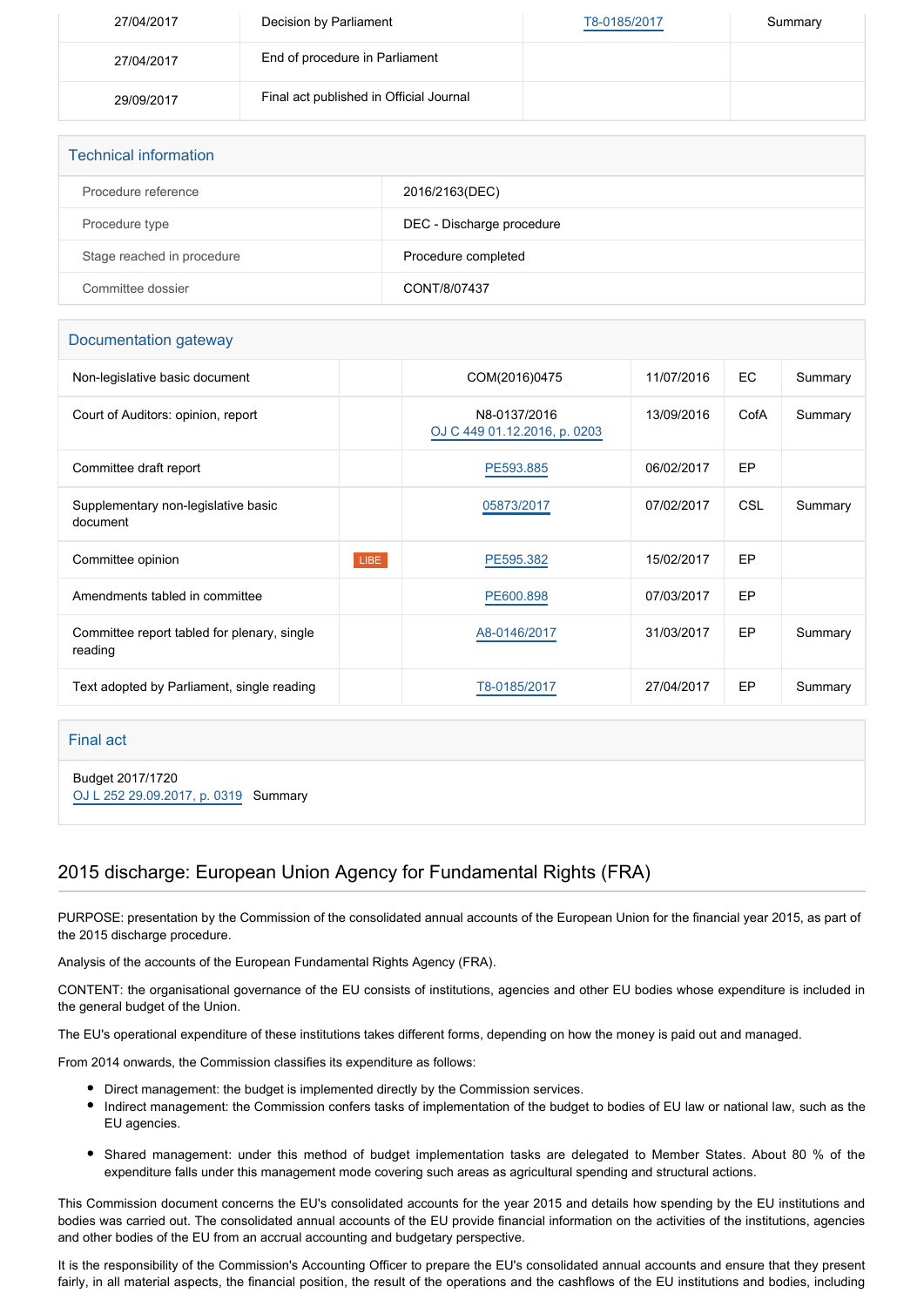the European Fundamental Rights Agency (FRA), with a view to granting discharge.

Discharge procedure: the final step of a budget lifecycle is the discharge of the budget for a given financial year. It represents the political aspect of the external control of budget implementation and is the decision by which the European Parliament, acting on a Council recommendation, "releases" the Commission (and other EU bodies) from its responsibility for management of a given budget by marking the end of that budget's existence. The European Parliament is the discharge authority within the EU.

The discharge procedure may produce three outcomes: (i) the granting; (ii) postponement or; (iii) the refusal of the discharge.

The final discharge report including specific recommendations to the Commission for action is adopted in plenary by the European Parliament and are subject to an annual follow up report in which the Commission outlines the concrete actions it has taken to implement the recommendations made.

Each agency is subject to its own discharge procedure, including the European Fundamental Rights Agency (FRA).

Fundamental Rights Agency: the Agency, which is located in Vienna (AT), was established by [Council Regulation \(EC\) No 168/2007](http://eur-lex.europa.eu/LexUriServ/LexUriServ.do?uri=OJ:L:2007:053:0001:0014:EN:PDF) and aims to provide the relevant authorities of the Union and its Member States with assistance and expertise when implementing Union law relating to fundamental rights. Its task is to collect information as well as providing expert advice to the institutions on a range of issues.

As regards the Agencys accounts, these are presented in detail in the document on the consolidated annual accounts of the European Union for 2015:

Commitment appropriations:

- committed: EUR 22 million;
- paid: EUR 22 million:
- carried-over: 0.

Payment appropriations:

- committed: EUR 28 million:
- paid: EUR 22 million;
- carried-over: EUR 6 million.

For further details on expenditure, please refer to the [FRAs final accounts.](https://polcms.secure.europarl.europa.eu/cmsdata/upload/dcdbebe2-cf56-41f2-ad82-e5b25ec47147/FRA_final%20accounts.pdf)

#### 2015 discharge: European Union Agency for Fundamental Rights (FRA)

PURPOSE: presentation of the EU Court of Auditors report on the annual accounts of the European Fundamental Rights Agency (FRA) for the financial year 2015, together with the Agencys reply.

CONTENT: in accordance with the tasks conferred on the Court of Auditors by the Treaty on the Functioning of the European Union, the Court presents to the European Parliament and to the Council, in the context of the discharge procedure, a Statement of Assurance as to the reliability of the annual accounts of each institution, body or agency of the EU, and the legality and regularity of the transactions underlying them, on the basis of an independent external audit.

This audit concerned, amongst others, the annual accounts of the European Fundamental Rights Agency (FRA). In brief, the objective of the Agency is to provide the relevant authorities of the Union and its Member States with assistance and expertise when implementing Union law relating to fundamental rights.

Statement of assurance: pursuant to the provisions of Article 287 of the Treaty on the Functioning of the European Union (TFEU), the Court has audited:

- the annual accounts of the Agency, which comprise the financial statements and the reports on the implementation of the budget for the financial year ended 31 December 2015;
- the legality and regularity of the transactions underlying those accounts.

Opinion on the reliability of the accounts: in the Courts opinion, the Agencys annual accounts present fairly, in all material respects, its financial position as at 31 December 2015 and the results of its operations and its cash flows for the year then ended, in accordance with the provisions of its Financial Regulation and the accounting rules adopted by the Commissions accounting officer.

Opinion on the legality and regularity of the transactions underlying the accounts: in the Courts opinion, the transactions underlying the annual accounts for the year ended 31 December 2015 are legal and regular in all material respects.

The report also makes a series of observations on the budgetary and financial management of the Agency, accompanied by the latters response. The main observations may be summarised as follows:

The Courts observations:

budgetary management: the Court states that the level of carry-overs of committed appropriations remained high for operational expenditure at EUR 5 723 282, i.e.70 % (against 75 % in 2014). This results mainly from the nature of activities of the Agency which involve procuring studies that span over many months, often beyond year-end.

The Agencys replies:

budgetary management: the Agency stated that it plans the carry-overs for the following year and closely monitors their evolution. It stated that the Agencys consumption of its EU subsidy over the last few years has been in excess of 99 %.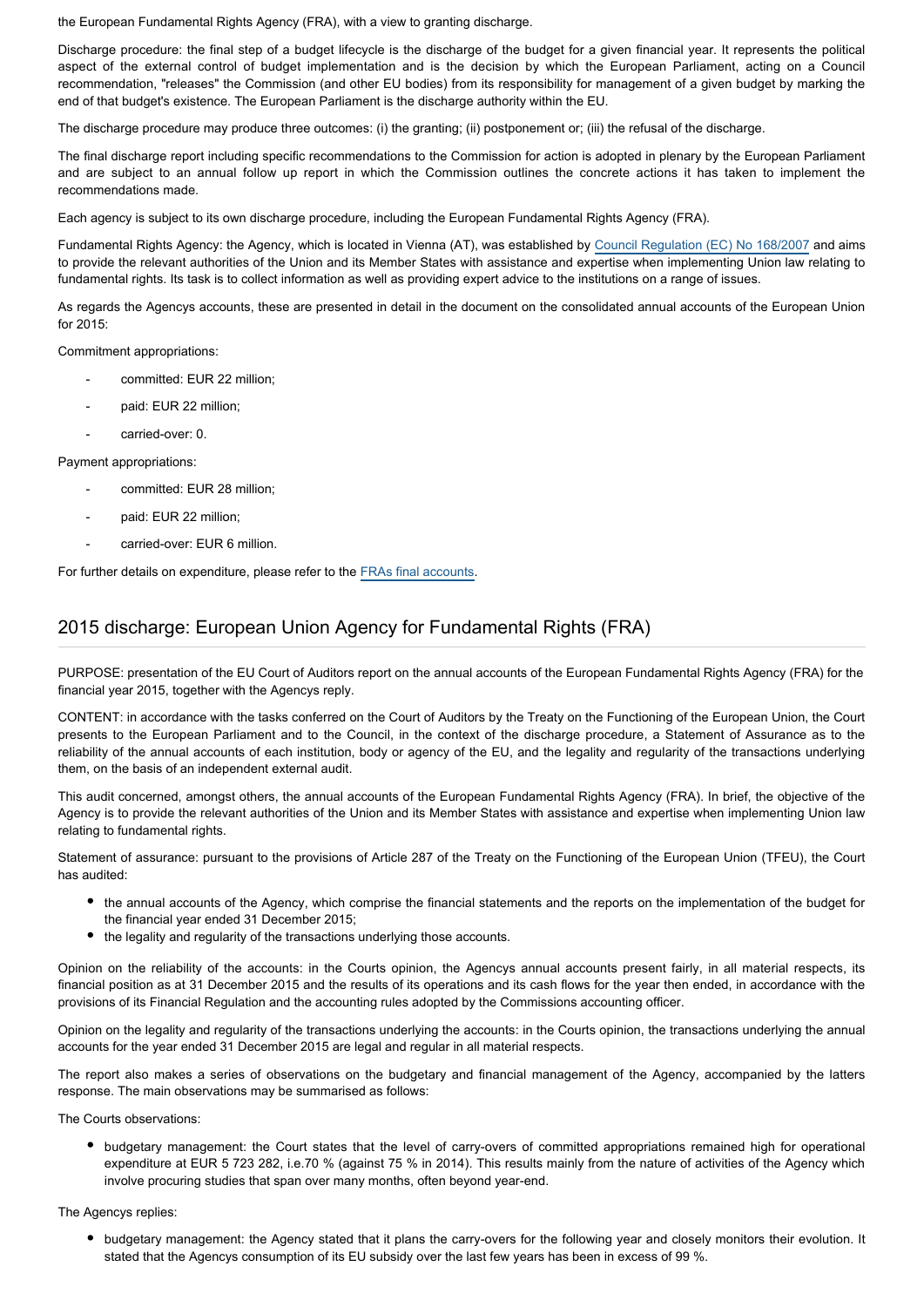Lastly, the Court of Auditors report contains a summary of the Agencys activities in 2015:

- Budget: EUR 21.6 million (in payment appropriations).
- Staff: 107 including officials, temporary and contract staff and seconded national experts.

#### 2015 discharge: European Union Agency for Fundamental Rights (FRA)

Having examined the revenue and expenditure accounts for the financial year 2015 and the balance sheet as at 31 December 2015 of the European Union Agency for Fundamental Rights (FRA), as well as the Court of Auditors' report on the annual accounts of the Agency for the financial year 2015, accompanied by the Agency's replies to the Court's observations, the Council recommended the European Parliament to give a discharge to the Director of the Agency in respect of the implementation of the budget for the financial year 2015.

The Council welcomed the Court's opinion that the Agency's annual accounts present fairly its financial position as at 31 December 2015 and the results of its operations and its cash flows for the year then ended, in accordance with the provisions of the Agency's Financial Regulation, and that the underlying transactions for 2015 are legal and regular in all material respects.

Nevertheless, it made the following remark:

financial programming: the Council regretted the high level of carry-overs of commitment appropriations to 2016. It encouraged the Agency to continue improving its financial programming and monitoring of the budget implementation, in order to reduce the level of commitments carried over to the following financial year to the minimum strictly necessary.

#### 2015 discharge: European Union Agency for Fundamental Rights (FRA)

The Committee on Budgetary Control adopted the report by Inés AYALA SENDER (S&D, ES) on discharge in respect of the implementation of the budget of the European Union Agency for Fundamental Rights (FRA) for the financial year 2015.

The committee called on the European Parliament to grant the Director of the Agency discharge in respect of the implementation of the Agencys budget for the financial year 2015.

Noting that the Court of Auditors stated that it had obtained reasonable assurance that the annual accounts of the Agency for the financial year 2015 were reliable and that the underlying transactions were legal and regular, Members called on Parliament to approve the closure of the Agencys accounts. They made, however, a number of recommendations that needed to be taken into account when the discharge is granted, in addition to the general recommendations that appear in the [draft resolution on performance, financial management and control of](http://www.europarl.europa.eu/oeil/popups/ficheprocedure.do?reference=2016/2206(DEC)) EU [agencies](http://www.europarl.europa.eu/oeil/popups/ficheprocedure.do?reference=2016/2206(DEC)):

- Agencys financial statements: the final budget for the financial year 2015 was EUR 21 229 000 representing no change compared to 2014.
- Budget and financial management: Members noted with satisfaction that budget monitoring efforts during the financial year 2015 resulted in a budget implementation rate of 100 %, the same as the previous year, and that the payment appropriations execution rate was 71.62 %, representing an increase of 2.17 % compared to the previous year.

Members also made a series of observations regarding commitments and carry-overs, transfers, procurement and recruitment procedures and internal audits and controls.

On the prevention and management of conflicts of interests: Members noted that with regard to the legal proceedings brought against the Agency before the Civil Service Tribunal in 2015, the judgement was in favour of the Agency in Case T-107/13 P and that it is in the process of recovering the legal costs from the appellant, while in Case T-658/13 P.

They acknowledged that, in addition to the Staff Regulations, the Agency has introduced for its staff a practical guide on the management and prevention of conflicts of interest, which offers wide-ranging information and advice on a variety of issues. They noted moreover that the Agency regularly provides compulsory training for staff on ethics and integrity, as well as publishes the curricula vitae and declarations of interests of all active members of its management board, scientific committee and its management team.

Lastly, they noted that the Agency developed an anti-fraud strategy, evaluating the introduction of new controls, where necessary, after a dedicated risk assessment and took note of the fact that the Agency is planning to include a standard chapter on transparency, accountability and integrity in its annual report.

#### 2015 discharge: European Union Agency for Fundamental Rights (FRA)

The European Parliament decided to grant discharge to the Director of the European Union Agency for Fundamental Rights (FRA) in respect of the implementation of the Agency budget for the financial year 2015.

The vote on the decision on discharge covers the closure of the accounts (in accordance with Annex IV, Article 5 (1) (a) to Parliaments Rules of Procedure).

Noting that the Court of Auditors has stated that it has obtained reasonable assurances that the Agencys annual accounts for the financial year 2015 are reliable and that the underlying transactions are legal and regular, Parliament adopted by 501 votes to 114 with 6 abstentions, a resolution containing a series of recommendations, which form an integral part of the decision on discharge and which add to the general recommendations set out in the [resolution on performance, financial management and control of EU agencies](http://www.europarl.europa.eu/oeil/popups/ficheprocedure.do?reference=2016/2206(DEC)).

These recommendations may be summarised as follows:

Agencys financial statements: Parliament noted that the final budget for the financial year 2015 was EUR 21 229 000 representing no